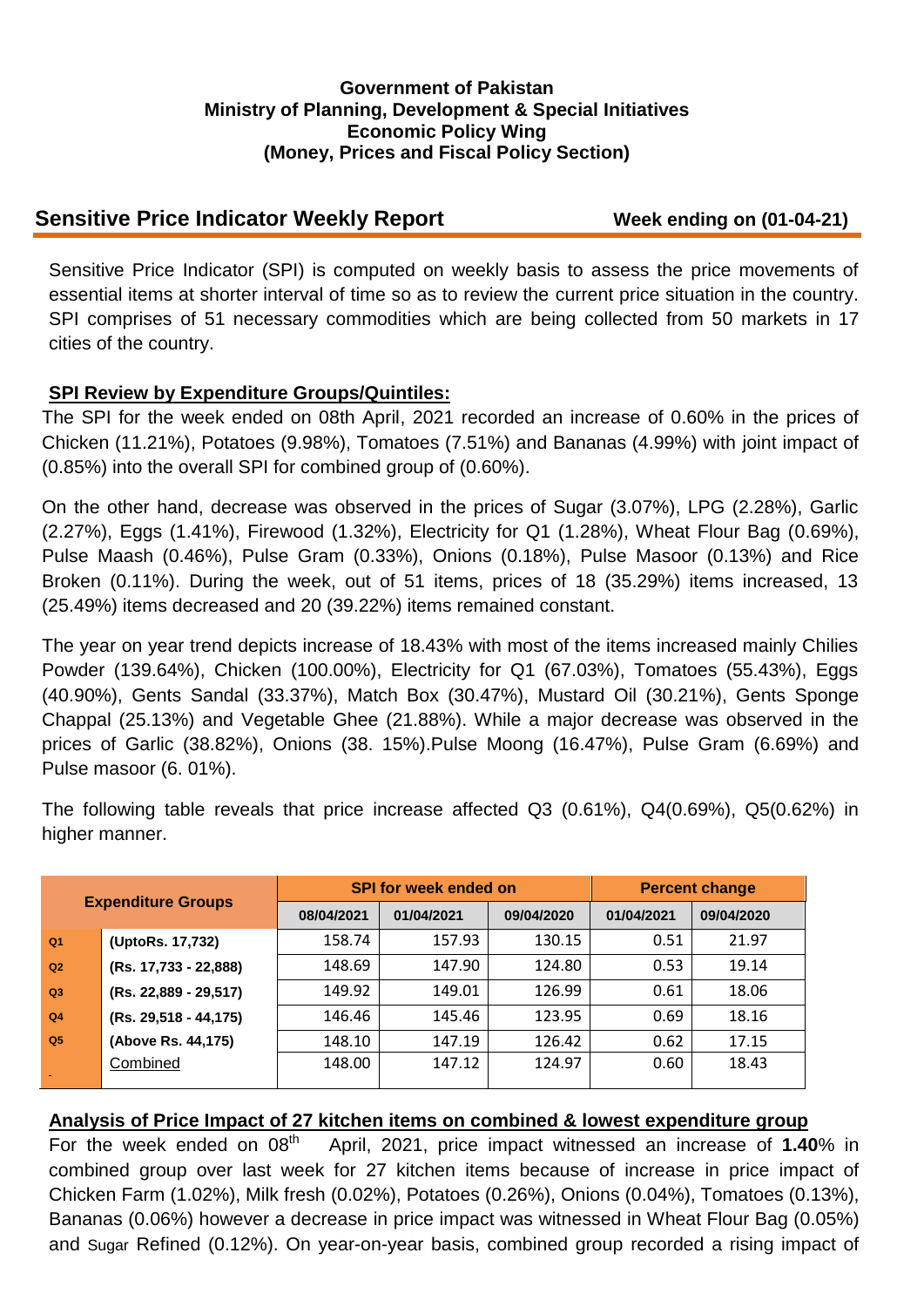**21.83%** which is attributed to increase in price impact of kitchen items i.e., Wheat Flour Bag (0.48%) Rice Basmati Broken (0.26%), Chicken (5.21%), Milk Fresh (7.05%), Eggs Hen Farm (1.12%), Beef (0.62%), Mutton (0.53%), Cooking Oil Dalda 5 litre tin (1.22%), Vegetable Ghee1kg Pouch (0.72%), and Sugar (1.24%).

**In lowest income group Q1, a rising price impact of 1.18% was recorded in 27 kitchen items over last week, on YOY basis Q1 witnessed a higher impact of 20.05%. During the week ended on 08 -04-21, the below graph reveals lowest expenditure Q1 is showing upward price impact trend.**



## **Consumer Prices of Essential Kitchen Items in Different Cities for Week Ended On 08-04-21**

| Sr.<br><b>No</b> | <b>Units</b>                 | <b>Islamabad</b> | <b>Rawalpindi</b> | Lahore  | <b>Karachi</b> | Quetta  | <b>Peshawar</b> |
|------------------|------------------------------|------------------|-------------------|---------|----------------|---------|-----------------|
| 1                | Wheat Flour Bag 20kg         | 864.15           | 860.00            | 860.00  | 1199.92        | 960.00  | 964.54          |
| 2                | Rice Basmati Broken          | 109.00           | 99.87             | 80.46   | 108.97         | 94.91   | 90.00           |
| 3                | Mutton (Average Quality) 1kg | 1245.09          | 1259.57           | 1051.19 | 1105.40        | 1096.96 | 868.94          |
| 4                | Chicken Farm Broiler(1kg)    | 259.86           | 258.56            | 242.00  | 299.62         | 284.97  | 261.00          |
| 5                | Milk fresh (Un-boiled)       | 127.01           | 123.13            | 96.07   | 127.81         | 120.00  | 125.15          |
| 6                | Eggs Hen 1dozen              | 170.56           | 167.99            | 166.00  | 168.77         | 174.95  | 170.00          |
| 7                | Cooking Oil 5 liter          | 1540.00          | 1540.00           | 1540.00 | 1540.00        | 1540.00 | 1540.00         |
| 8                | Pulse Moong 1kg              | 256.40           | 242.49            | 235.54  | 248.58         | 269.97  | 216.61          |
| 9                | Pulse Mash 1kg               | 284.63           | 270.56            | 287.06  | 256.53         | 269.97  | 276.63          |
| 10               | Pulse Gram 1kg               | 177.22           | 165.14            | 145.54  | 164.99         | 169.95  | 160.00          |
| 11               | Potatoes                     | 60.00            | 51.62             | 50.88   | 36.24          | 34.76   | 52.07           |
| 12               | Onions 1kg                   | 51.54            | 43.73             | 31.49   | 35.40          | 34.76   | 41.21           |
| 13               | Tomatoes 1kg                 | 71.33            | 65.63             | 61.99   | 34.93          | 54.85   | 53.13           |
| 14               | Sugar Refined 1kg            | 100.82           | 100.11            | 104.27  | 100.16         | 100.00  | 99.78           |
| 15 <sub>1</sub>  | Petrol Super Per Liter       | 110.87           | 110.89            | 110.80  | 110.88         | 110.88  | 110.87          |

## **CONCLUSION**

The Sensitive Price Indicator (SPI) inflation for the week under review, for the combined consumption quintiles, witnessed an increase of **0.60%** compared to last week. items with a joint impact of 0.85 percent on the WoW increase were chicken, potatoes, tomatoes and bananas. Commodities that